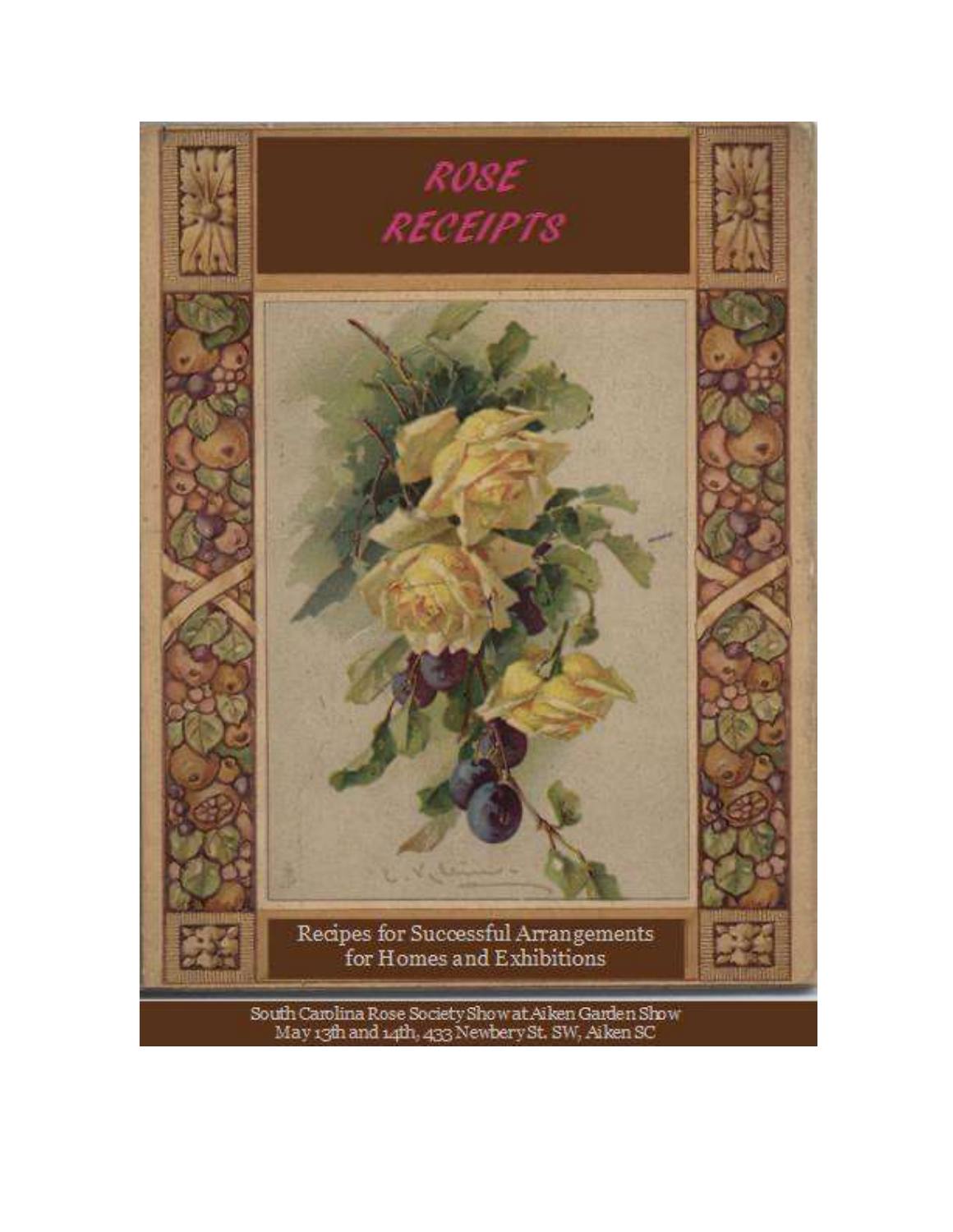The SC Rose Society Presents Their Design and Photography Spring Show

# ROSE RECEIPTS

May 13th and 14th, 2022

At the Historic Winter Colony **Estate** 

"Banksia"

Aiken County Historical Museum 433 Newberry Street Southwest Aiken, SC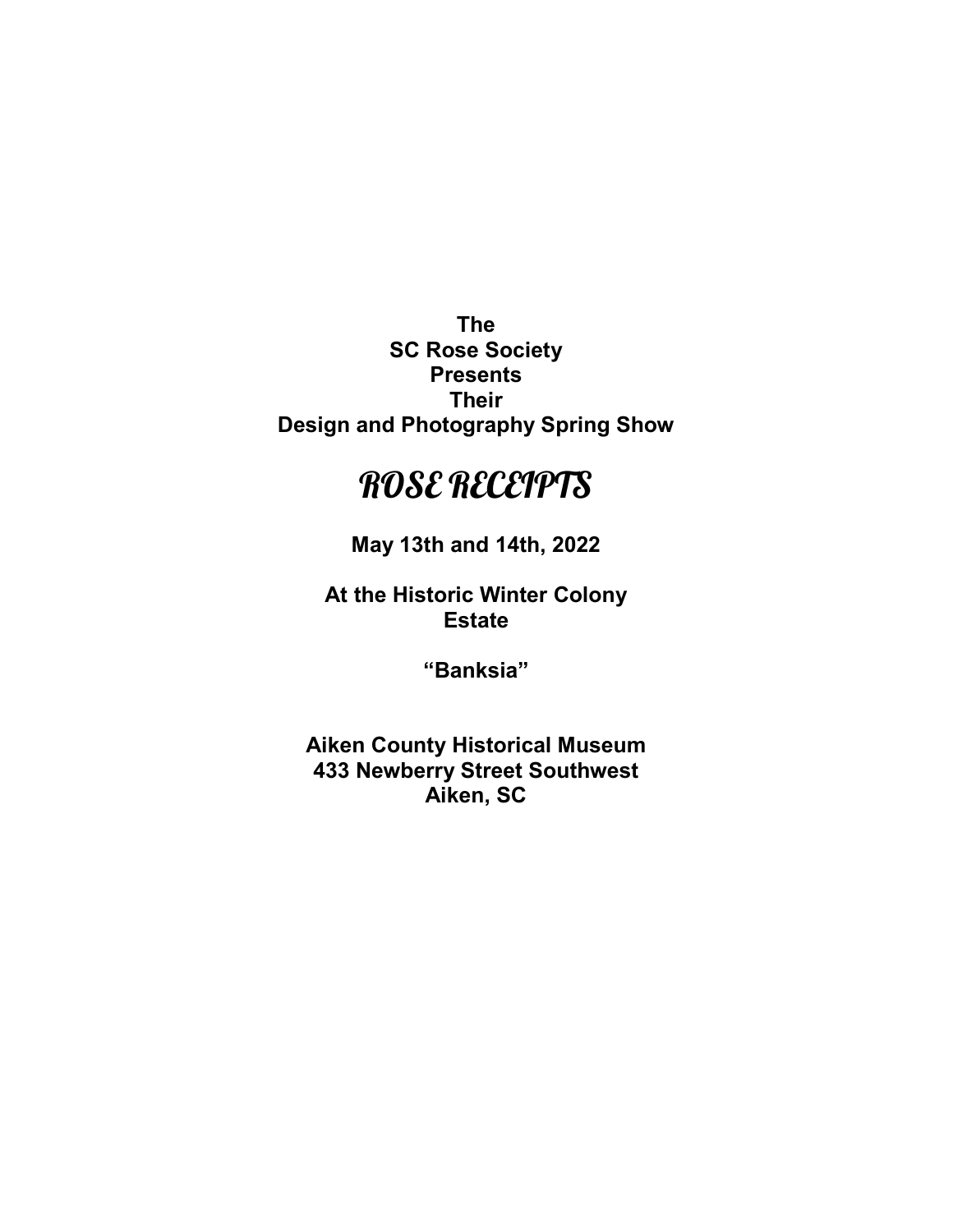# ARRANGEMENT INFORMATION

The South Carolina Rose Society follows ARS Guidelines for Rose Arrangements and exhibitors entering the show agree to abide by these rules:

1. All roses must be outdoor grown and of high quality.

2. A rose or roses must be the dominant flower.

3. The exhibition name of each rose must be written on the entry tag.

4. Competition is open to all amateur designers. One entry per exhibitor is allowed in each class, but exhibitors may enter as many classes as desired. More than one exhibitor from the same garden may enter the same class. (No teams allowed.)

5. Accessories are allowed unless otherwise stated. Flowers other than roses, and dried and/or treated dried plant material may be allowed; rose stems and foliage may be altered in all but Traditional designs. Wire and other components are permitted as are other painted, dried and or treated plant materials unless prohibited by the schedule.

6. Painted or dyed fresh plant materials and live creatures are not permitted. The rose bloom may not be abstracted. Plant materials on state conservation lists are not permitted. The flag of any country, including the American flag, may not be used as a decoration. Infringement will result in severe penalty.

7. A card of intent may be included with an arrangement as an explanation of the arranger's interpretation of the theme or class title.

8. An arrangement incorrectly placed will be judged in the class in which it is placed.

9. All exhibits must be the work of the exhibitor.

10. No one but the exhibitor may touch or move an arrangement. However, in special circumstances, if all efforts to locate the arranger have failed, the chairman of arrangements may carefully move an arrangement.

11. Arrangements are by advanced registration with Linda Boland (bolandL42@me.com or 706-394-9075) Registration deadline is May 9th, 2022.

12. Entries will be accepted from 7:00 a.m. to 9:30 a.m. on Friday, May 13th, 2022.

13. The ARS Standard System of Awards will be used: Minimum points for first, second and third are 90, 85, or 80 points, respectively. Honorable Mention may be awarded. High awards require a minimum score of 92. This should be evident in a noticeably higher quality.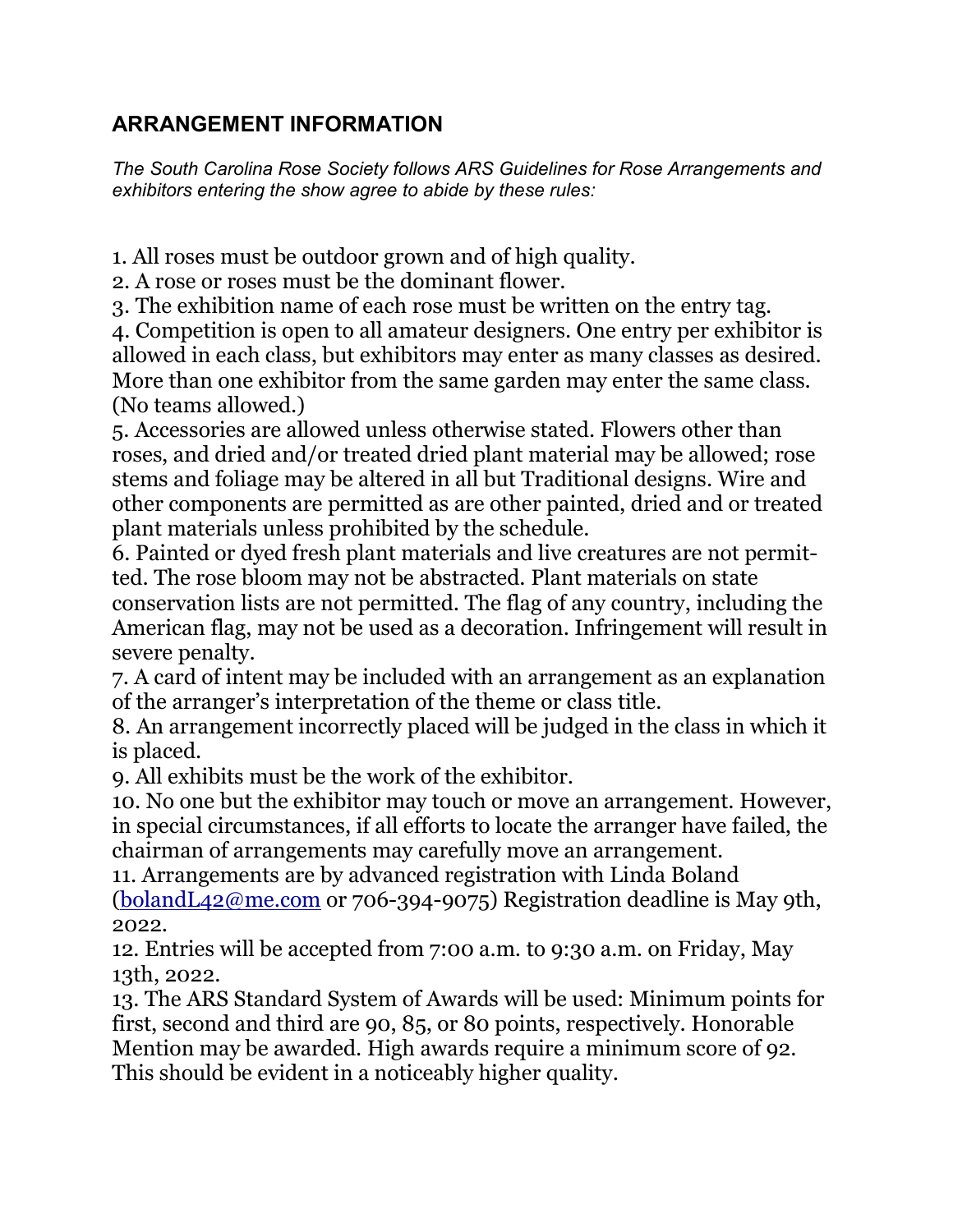14. ARS Gold, Silver, and Bronze Arrangement Certificates may be awarded to arranger grown entries in classes 3, 5, 6, 7, and 8 receiving the highest, second highest and third highest scores from among the top three first place winners in these classes. ARS Miniature Gold, Silver, and Bronze Arrangement Certificates may be awarded to arranger grown entries in classes 3, 4, 5, 6, 9, 10, and 11 receiving the highest, second highest, and third highest score from among the top three first place winners in these classes.

15. Entries competing for ARS Medal Certificates must be outdoor arranger grown and have AG (signifying arranger grown) written or checked on the top right-hand corner of the entry tag.

16. PLEASE NOTE: Judging begins at 10:00 a.m. The decision of the judges is final.

17. The South Carolina Rose Society, its members, The Aiken County Historical Museum, and The Aiken Garden Club Council shall not be liable for loss or damage to entries, containers, or property, or for injury to persons attending the rose show. Liability of all nature is disclaimed. Exhibitors are asked to mark all containers and accessories with their names; however, markings should not be visible to the judges. It is the exhibitor's responsibility to remove his/her arrangement promptly at the close of the Rose Show at 4:30 PM Saturday, May 14th.

# 18. STAGING:

Standard Designs: 24" W x 18" D, no height restrictions. White niches 36" H x 24" W x 12" D are available upon request.

Miniature Designs: Not to exceed 10" in any direction. White niches 10"H x 10" W x 10" D provided.

Pedestals: 48" H, top 12" sq. Brown-stained oak. \*See Judge's Challenge. Duke Designs: Greater than 10" in height, width, and depth but not greater than 20" in height, width, or depth. Black niches 22"H x 24" W x 24" D available upon request.

Drapes are permitted on the pedestals and it is requested that background fabric and/or an underlay be used in niches. Exhibitors may provide their own niches as long as they do not exceed stated dimensions. Tables will be skirted in black.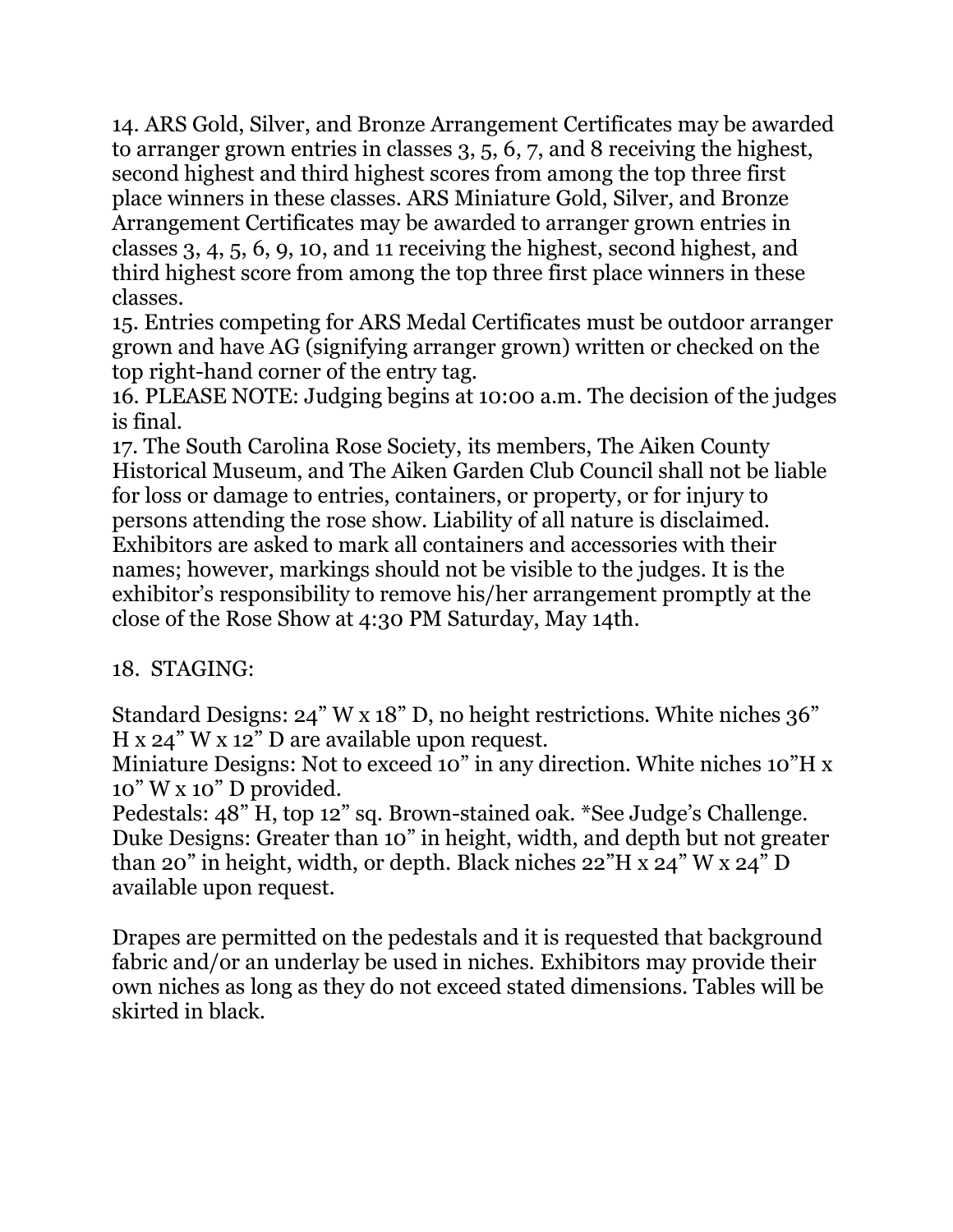### SCORE CARD FOR JUDGING ROSE ARRANGEMENTS

| Conformance<br>Naming of roses, conformance to type of design, other specific<br>requirements of schedule                                                                   | 15 points |
|-----------------------------------------------------------------------------------------------------------------------------------------------------------------------------|-----------|
| Design (5 points per principle)                                                                                                                                             | 30 points |
| Balance, dominance, contrast, rhythm, proportion, scale                                                                                                                     |           |
| Perfection of the rose(s)                                                                                                                                                   | 30 points |
| <b>Creativity and Expressiveness</b>                                                                                                                                        | 15 points |
| Distinction<br>Uniqueness, sets the design apart, condition of other plant<br>material, superiority in every respect, and includes technical<br>execution and construction. | 10 points |
| <b>TOTAL Points</b> 100 points                                                                                                                                              |           |

### ARRANGEMENT CLASSES SPECIAL CLASSES

JUDGE'S CHALLENGE: Eligible for ARS Best Judge's Entry Certificate. Only accredited or apprentice ARS judges (horticulture or arrangements) may enter.

### Class 1. "Rose' and Roses"

Designer's choice of style and type must be stated on the entry tag. Fresh roses with other materials and components as desired. To be staged on a pedestal 48"h, top 10.5" square, off white in color. To be viewed from 3 sides.

#### INVITATIONAL EAST ASIAN ARRANGEMENT CLASS: Eligible for

South Carolina Rose Society and Aiken Garden Council Certificate of Appreciation. Not to be judged.

### Class 2. "Omotenashi"

Restricted to Members of Ikebana Chapter #81 (Augusta) and Chapter #182 (Columbia). Roses must be the dominant flower. To be staged in a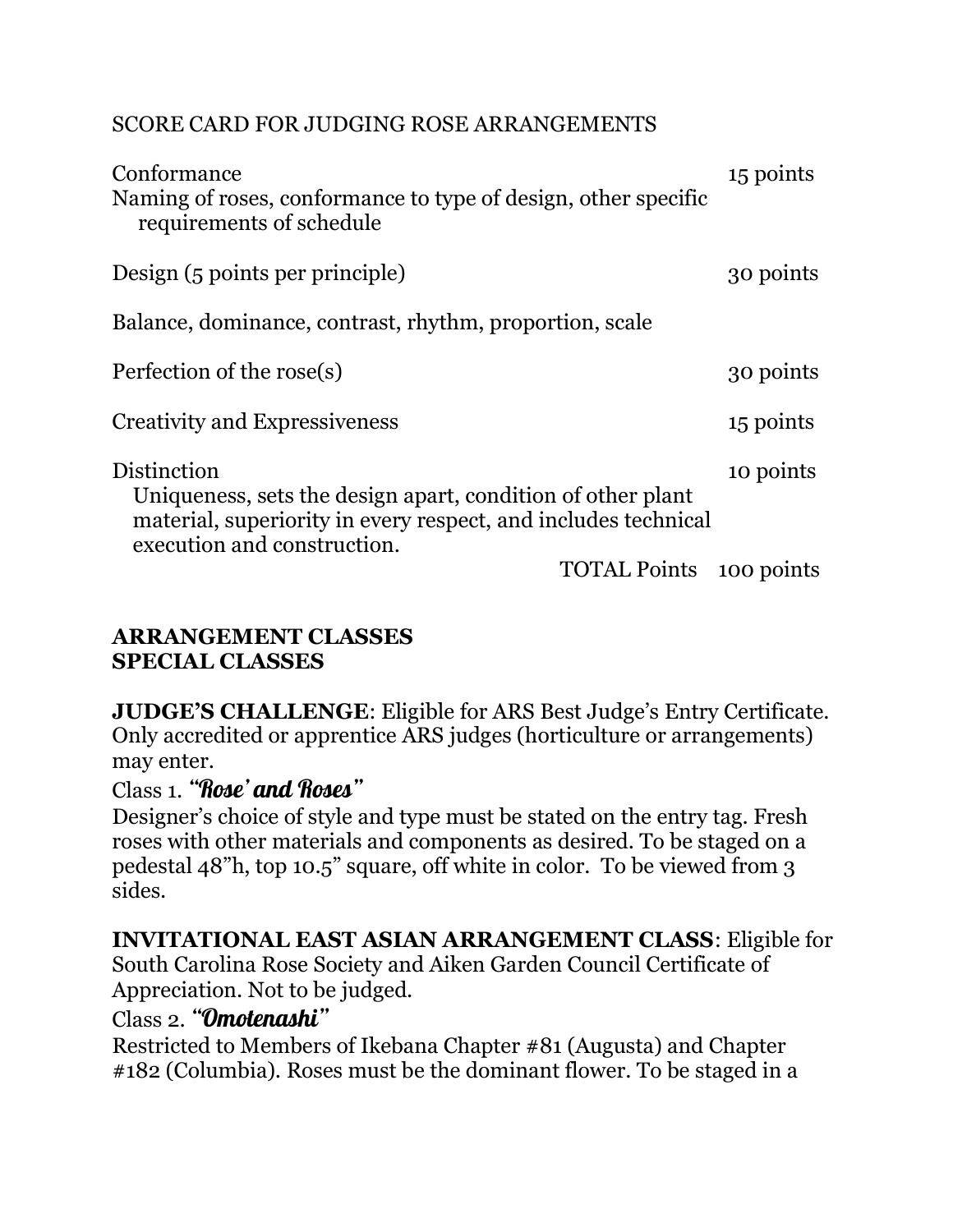niche, but need not fill the space. Choice of school and type to be listed on the entry tag.

#### DUKE: Eligible for ARS Duke Rosette and ARS Medal Certificates. Class 3. "Fettuccini with Rose Sauce"

Designer's choice of style and type must be stated on the entry tag. For any kind of fresh roses with or without other fresh and/or dried plant material. No accessories. Design dimensions must be greater than 10"h x 10" w x 10" deep and must not to exceed 20" w x 20"h x 20" deep.

NOVICE ARRANGEMENT: Eligible for ARS Best Novice Certificate. Restricted to exhibitors who have never won an arrangement award (does not include ribbons) in an arrangement section of an ARS Rose Show. Class 4. "Rose Harissa"

Designer's choice using miniature roses, with style and type to be written on the entry tag. Accessories are permitted. To be staged in a 10"h x 10" w x 10" d niche.

THE AIKEN GARDEN CLUB COUNCIL CHALLENGE: May be eligible for ARS Artist Award, ARS Medal Certificates and Council Trophy.

# Class 5: "Magical Rose Desserts"

Roses, imagination, and perhaps even culinary skills present the arranger's interpretation of this class title. Favorite cakes, edible or not, might compete with pies, tarts or other desserts. The key rule of this class is that any kind of fresh or dried roses must be the predominant floral feature. No artificial material may be used. Accessories allowed. To be staged on a table within a space of 30" x 30". No height restrictions.

COURT of ETIQUETTE: Eligible for Court of Etiquette Award and ARS Medal Certificates. Style and type to be listed on the entry tag along with information stating if the setting is formal, informal, or semiformal. To be staged on a tabletop with a white cloth. Allotted space will be 24" wide by 30" deep. No height restrictions.

Class 6. "Rose Petal Jam and Tea"

A **functional** place setting for one composed of a rose arrangement, a dish for food, and a vessel for drinking. No height restrictions. Arranger may provide underlays as desired.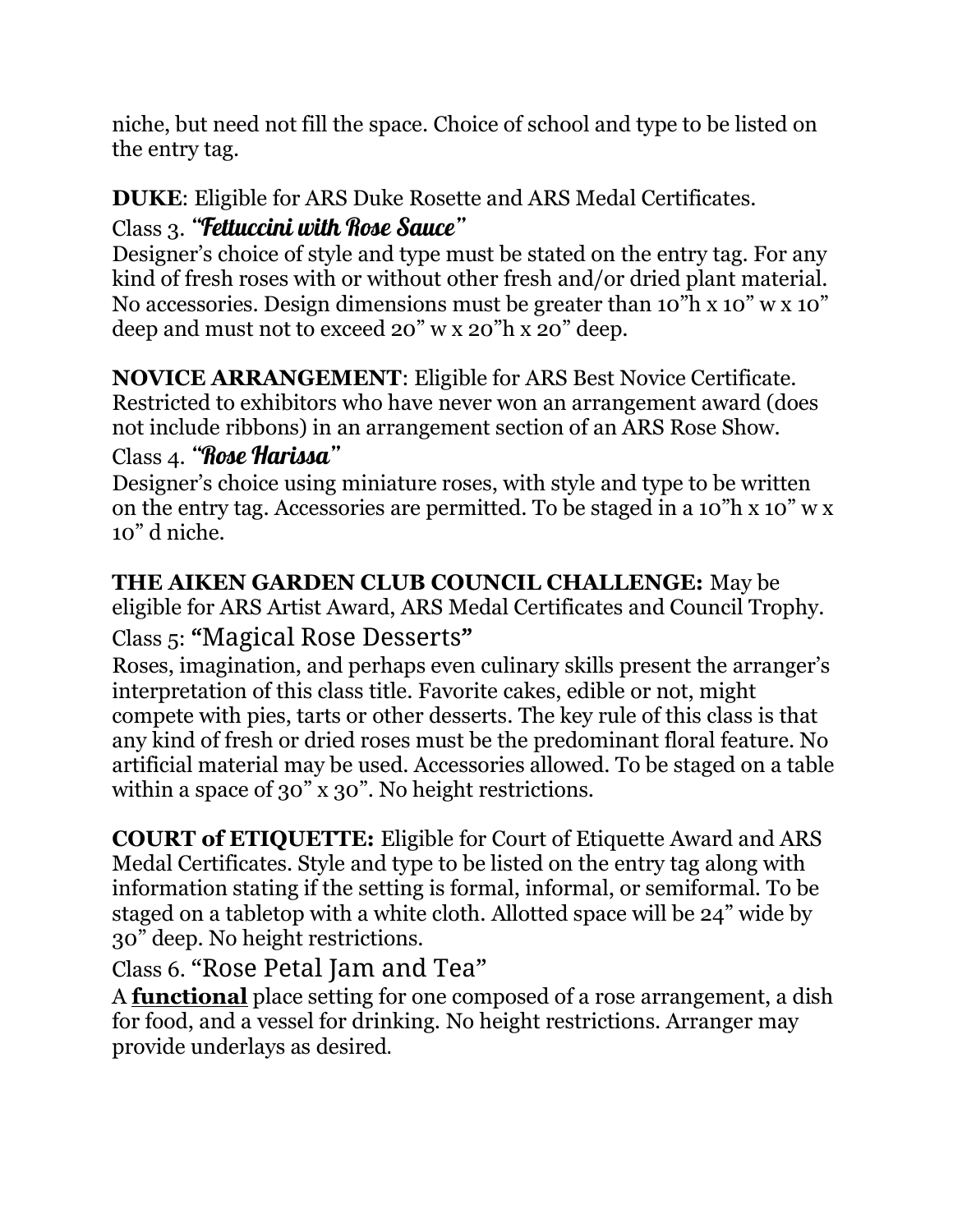# STANDARD ROSE ARRANGEMENTS

TRADITIONAL ARRANGEMENTS: Eligible for ARS Royalty Award and ARS Medal Certificates

# Class 7. "Roses Alfresco"

A traditional mass or line-mass design. Fresh roses with other fresh plant materials which have not been obviously abstracted. To be staged on a pedestal. To be viewed from three sides. No height restrictions.

### MODERN STANDARD ARRANGEMENTS: Eligible for ARS Artist's

Award and ARS Medal Certificates

### Class 8. "*leaf and Rose*"

A hanging design to be displayed on a screen using roses of any type with vegetables one might find in a salad, other components are allowed. Design must not exceed 12"h x 12" w x 8" d.

# MINIATURE ROSE ARRANGEMENTS

# MINIATURE TRADITIONAL ARRANGEMENTS: Eligible for ARS Miniature Artist's Award and Miniature ARS Medal Certificates.

### Class 9. "Rosy Rooibos"

A traditional line or line-mass design. All fresh miniature or miniflora roses with other fresh and or dried plant materials. Design type must be stated on the entry form. To be staged in a niche.

MINIATURE MODERN ARRANGEMENTS: Eligible for ARS Miniature Artist's Award and Miniature ARS Medal Certificates. All fresh miniature or miniflora roses with other fresh and or dried plant materials. Class 10." Rose Water"

A modern design. Design type must be stated on entry form. To be staged in a niche.

MINIATURE ARRANGEMENTS IN THE EAST ASIAN MANNER.

Eligible for ARS Miniature East Asian Award and Miniature ARS Medal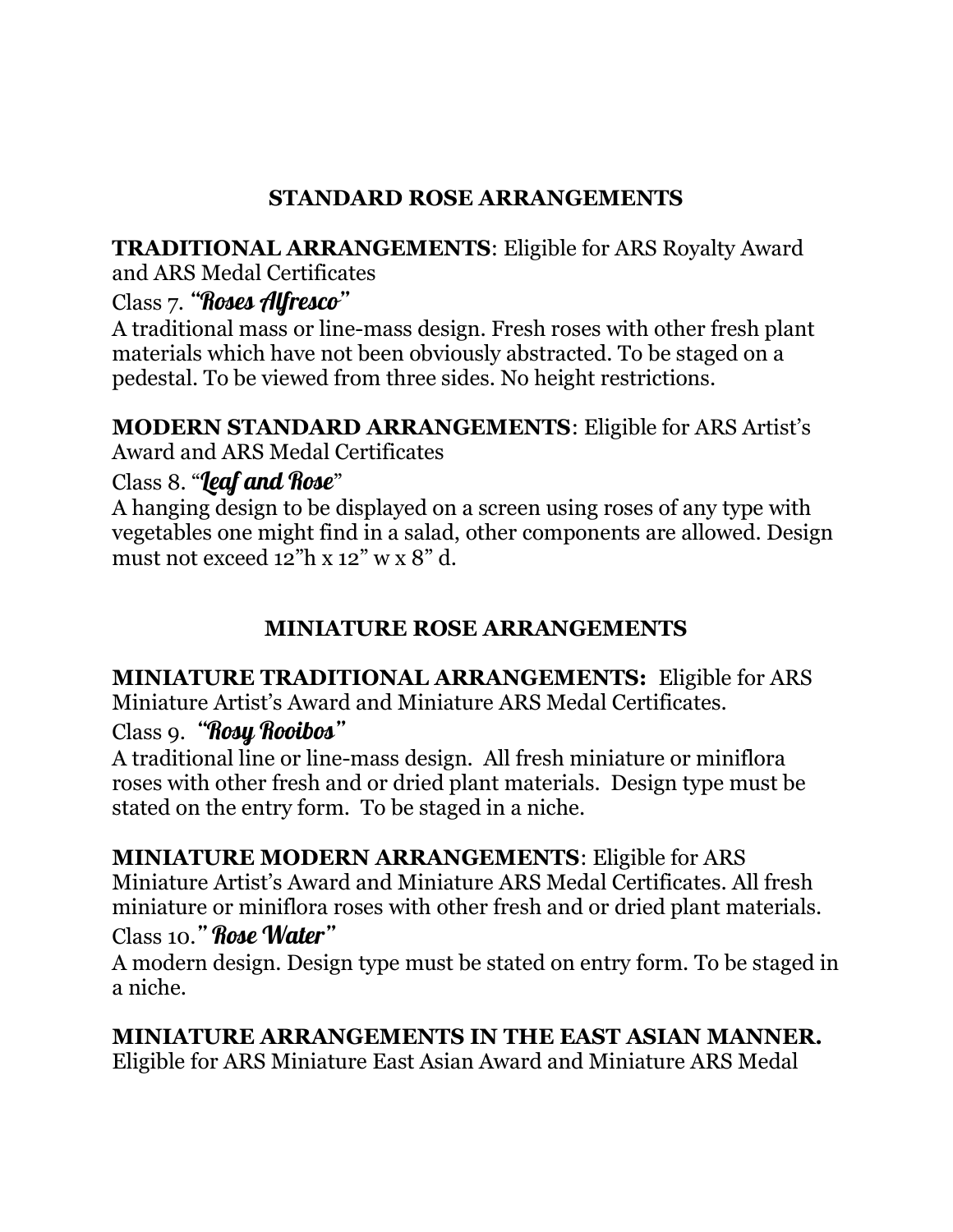Certificates. All fresh miniature or miniflora roses with other fresh and or dried plant materials.

Class 11. "Rose Gyoza"

Designer's choice of type to be written on the entry tag. To be staged in a niche, but need not fill the space.

Aiken Garden Council and SC Rose Society

# Photography Contest

### 2022 Contest Rules

- This competition is held for individuals to enter their best rose images. The judging panel is made up of ARS horticultural and arrangement judges as well as knowledgeable area photographers
- All photographs must have been taken by the entrant who must be an amateur photographer (one who does not have a business license as a photographer)
- All roses exhibited must be outdoor grown roses
- Contestants are permitted to enter four photographs per class in all classes.
- Judging will be based on the following:
	- o Contestants may enter only one photo of a particular variety in any class.
	- $\circ$  Photographs are to be 5 x 7 or 8 x 10. All photographs are to be mounted with a backing board of art board or foam board and have a wire attached to the back for hanging on a metal screen.
- Duplicate photos may not be entered in different classes.
	- o Quality of Pictured Rose 50%
	- o Quality of Photo Composition 50%
- The entry must be entered under the ARS Approved Exhibition classification of roses.
- Entry tags will be furnished by the show committee and should be attached with Class, Rose name, and Exhibitor name. The exhibitor may place nothing identifying the photographer on the front of the photograph, other than the folded entry tag. Exhibitors are encouraged to put some type of identifier on the back of the photo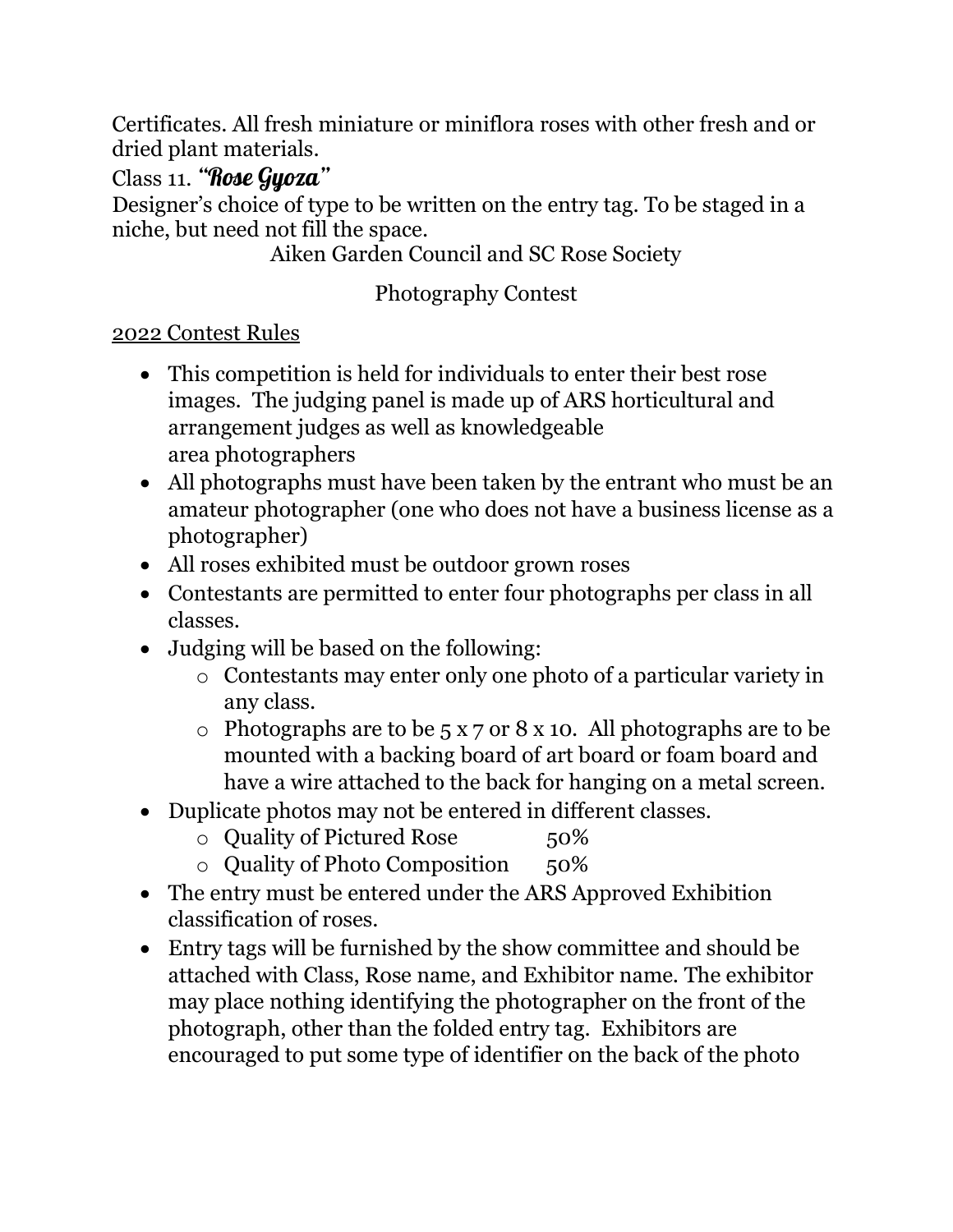entry in case the tag is misplaced. Grooming the rose(s) is encouraged and artificial backgrounds may be used.

- If the rose photographed was grown by the photographer, the exhibitor should indicate such by writing "EG" in the upper right corner of the entry tag. This includes arrangements. Photographs that are EG are eligible for Gold, Silver and, Bronze ARS Medal Certificates.
- Digital photographs may be enhanced by use of any graphic program, such as Photoshop, Elements, or Photo Impact.
- First, Second, Third, and Fourth Place awards, or no awards, may be given in each class. There will be a Queen, King, and Princess chosen from the best-in-class winners.
- The Chairman reserves the right to disqualify any entry that does not conform to the stated rules prior to the entries being judged. All judging decisions are final.
- Any individual that enters this contest gives express permission for the Carolina District to reproduce their photographs for educational and/or display purposes with a credit line to the photographer whenever possible. The photographer retains the copyright of the photo. The Aiken Garden Council and/or the SC Rose Society may use the photograph in any publication or magazine but will not sell the photograph. Any inquiries about the sale of the photograph will be referred to the photographer.
- Judging shall be in accordance with the current ARS Guidelines Rules for Judging Rose Photography
- Judges may bestow or withhold *any* award, including ribbons, as they deem appropriate. The decision of the judges is final.

### Classes

- 1. One bloom of any rose at exhibition stage, no side buds.
- 2. One bloom fully open, no side buds, stamens must show.
- 3. One spray, two or more blooms, any rose.